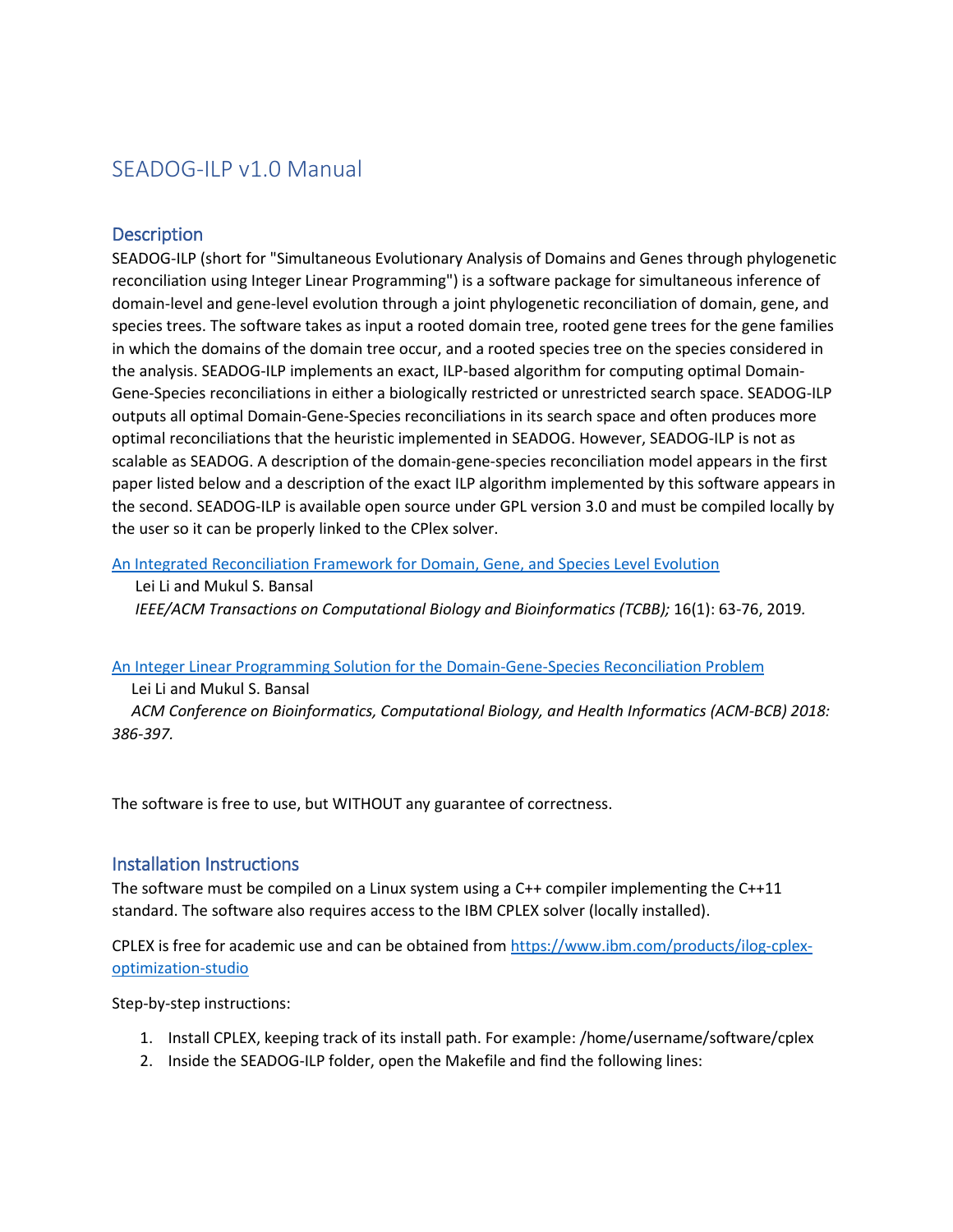"CPLEXDIR = /home/username/softwares/cplex/cplex" "CONCERTDIR = /home/username/softwares/cplex/concert"

Update the paths to point to your installed copy of CPLEX.

NOTE: If your makefile and source code are somehow not in the same folder, please find the line below and change accordingly.

"EXSRCCPP = ./source"

3. Inside the SEADOG-ILP folder type:

Make clean; make

# Input

The required input consists of one domain tree, a set of gene trees, and a species tree. All trees should be in Newick format, without any labels for internal nodes (may not cause any problem with the internal labels), and should be rooted and binary. Each tree must appear in a separate file. The domain tree and species tree can have arbitrary file names, but gene tree names should be of the form"geneTreeName.tree". All gene trees should be in a single directory.

Each leaf lable (domain name) in the domain tree must be of the form "domainName\_GeneID\_GeneTreeName", where the domainName is any label for that specific domain sequence, GeneID is the unique gene ID or name of the specific gene that contains that domain sequence, and GeneTreeName is the name of the gene tree that contains that specific gene. For example, "domainXYZ\_FBgn0100324\_geneTree4".

Likewise, gene names in the gene trees should be of the form "GeneID SpeciesName", where GeneID is the unique gene ID or name for that gene, and Species name is the label of the species from which that gene was sampled.

# Command Line Arguments

The program takes the following command line arguments, among which -d, -g, and -s are required and the others are optional.

- -e: Solve the exact unrestricted version of the problem with no restriction on search space. Use this option ONLY when the gene trees are small (typically less than 20 leaf nodes in total).
- -d The input domain tree file.
- -g Path to the directory containing the gene trees.
- -s The input species tree file.
- -o Output file name. By default the output file will be the input domain tree file name plus ".output".
- -DD Domain duplication cost. Default value 2.
- -DL Domain loss cost. Default value 1.
- -DTA Domain transfer cost when the donor and recipient are in the same gene family. Default value 4.
- -DTB Domain transfer cost when the donor and recipient are in different gene families. Default value